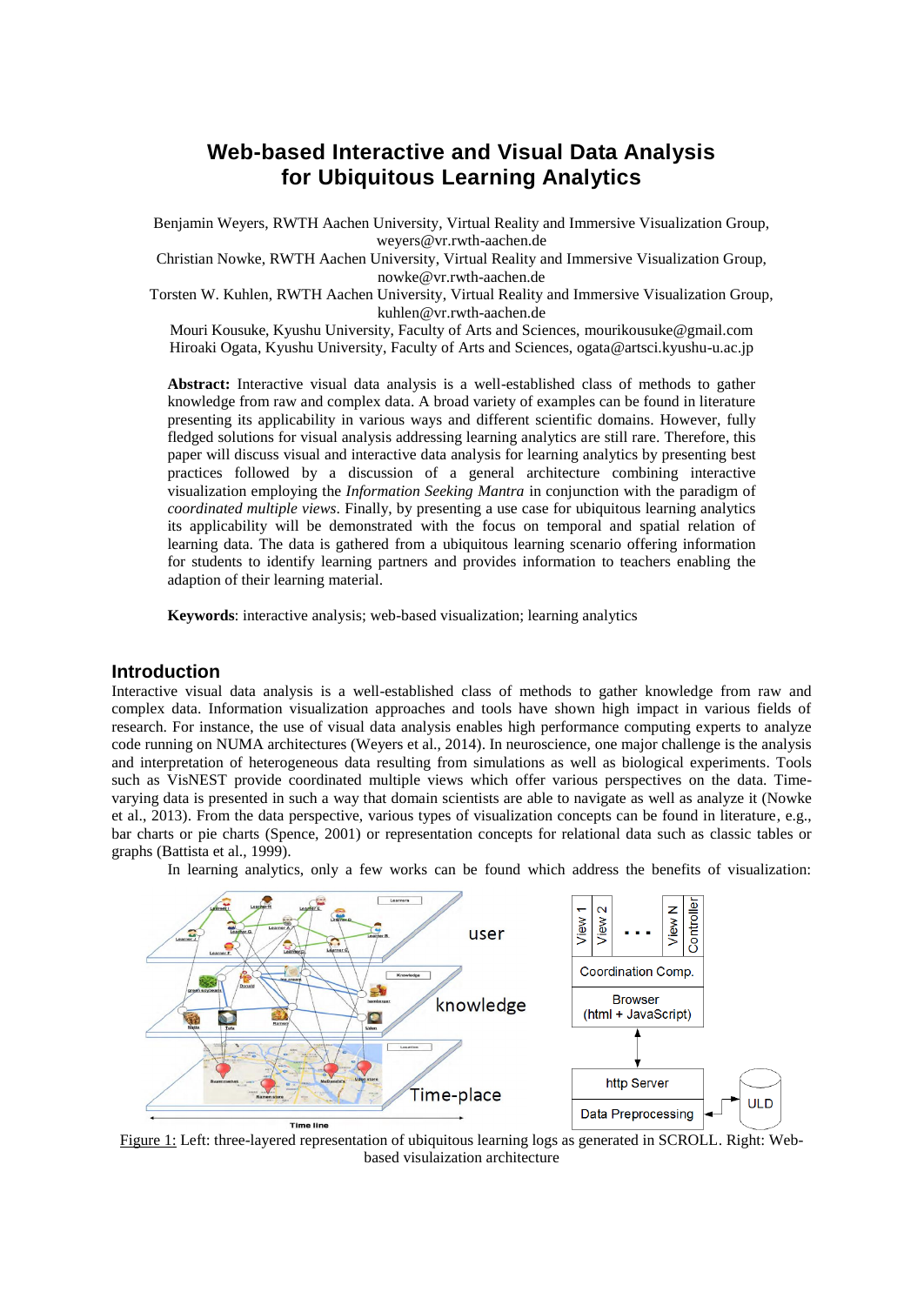presenting raw and complex data in an easy to understand and interpretable manner. In context of learning dashboards, Verbert et al. (2013) present results how visualization can be used in learning analytics. Their work concentrates on a learning analytics process model in which information visualization is used to enrich learning dashboards to support students and teachers in their daily work. A similar approach has been presented by Leony et al. (2012). They present a web-based tool called GLASS that is based on a four-layered architecture. The architecture addresses the use of classic visualization components such as bar charts and the application of filters for pre-processing data. However, both works do not focus on interactive data analysis and omit the discussion of how to create suitable visualizations for learning analytics. The work of Liddo et al. (2011) presents a successful use of visualization techniques for learning analytics by using graph visualizations to represent the course of a discussion. Nonetheless, they constrain their work on a very specific use case. For location-based and mobile learning, some works can be found such as this presented by Melero et al. (2015). They present a set of visualizations for abstract information (including location) for a specific scenario, which do not offer interactive analysis features but show a relevant set of visualizations that can be used in locationbased learning.

To our knowledge there is no work on the support of ubiquitous learning analytics by using interactive visualization techniques. Hence, the main contribution of this paper consists in the presentation of an architecture for ubiquitous learning analytics which is based on well-established concepts in information visualization. The applicability of this architecture will be demonstrated by means of a use case for the visualization of ubiquitous learning logs (ULLs). ULLs are gathered from learning scenarios where students use ubiquitous devices, e.g., mobile devices to track learning progress in the wild or in the class room. Logging generates spatiotemporal data that represents what the learner has acquired at which point in time (Ogata et al., 2011). ULLs can be interpreted as a four dimensional space where the first three dimensions represent the learner, the acquired knowledge, and the location. The fourth dimension represents time at which a student created the log. Beside the creation of these logs, further aspects can be included into the analysis, such as how often the ULL has been used to recall knowledge. In general, the first three dimensions can be interpreted and visualized as a graphical structure such that these dimensions can be interpreted as three layers which are related to each other as shown in Figure 1.

The paper is structured as follows. The next section presents an analysis of ULL and their specific requirements regarding interactive data analysis tools and the role of users. This discussion is followed by the presentation of an architecture for visual ubiquitous learning analytics which facilitates the information seeking mantra and the concept of coordinated multiple views. A use case is discussed which presents the feasibility of the architecture in real world scenarios. The paper concludes with a short summary and the discussion of future work.

#### **VISUAL DATA ANALYSIS FOR UBIQUITOUS LEARNING ANALYTICS**

Ubiquitous learning data (ULD) in general and ULLs in specific present a special challenge for interactive visual data analysis approaches and tools. First, such data is heterogeneous comprising spatial, temporal as well as learning specific data (D1). For instance, ULLs contain a unique identifier for the student, data addressing the time and place where the student acquired knowledge. Second, ULD datasets can be large due to the number of users and stored data items (D2). Last, ULD has a tendency to be incomplete or to contain corrupted data by faulty entries (D3).

Beside the data requirements, a visualization architecture (VA) has to consider the analysis tasks of the user. These tasks are therefore user centric. This paper concentrates on two user roles: the teacher and the student. A user who is a teacher has certain requirements for visual analysis such as to include the obtained information contained in the ULD in the preparation of courses, extend and change course material or specifically include the ubiquitous learning infrastructure into the course. The latter could address to use of the system during the course or in between the course as well as for the definition of the final grade for a student. The student has a slightly different requirement on visual analysis system. A student can be interested in tracking achievements, in the learning progress or finding learning partners who have the same learning goals. In addition, she could be interested in where to learn best or where to find relevant learning material in her nearby surroundings. In summary, the following requirements can be identified:

- V1: The VA has to offer an overview of the data as well as specific details in a certain context depending on user roles
- V2: The VA has to offer various perspectives on the data, which reflect different requirements on the data depending on the user role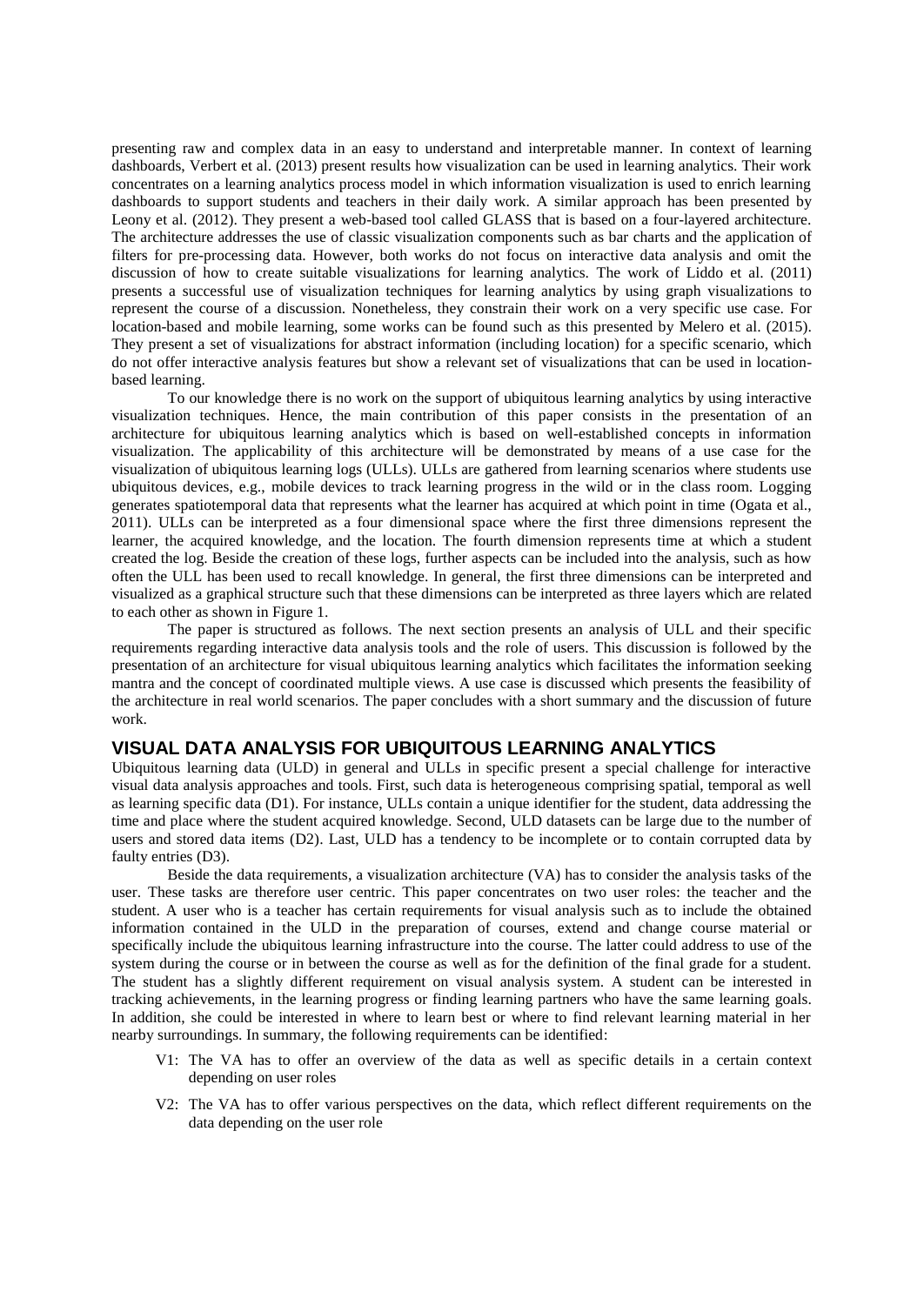V3: The VA has to offer presentations which consider different combinations of data dimensions of the underlying dataset to address the individual needs of a user

Most ubiquitous learning systems are implemented based on web technologies. To seamlessly integrate the analysis with the ubiquitous use of such learning technologies, the VA should be also based on web technologies leading to the last requirement:

V4: The VA should be implemented using web-based technologies

#### **ULD Visualization Architecture**

To address the identified requirements, the realization of a VA has to follow two methodical paradigms which are already well-established in the visualization community: the *information seeking mantra* and the concept of *coordinated multiple views*. The information seeking mantra introduced by Shneiderman (1996) is based on interactive visualization which has been shown as successful for visual data analysis (Fuchs & Hauser, 2009). Interactive visual data analysis is understood as the analysis of data using visualizations which are customizable during runtime by the user. This customization can be defined by various types of manipulations such as the application of filters, the selection of data items in a visualization, details of this selection, or the change of the visualization technique used to display a dataset. The information seeking mantra proposes and specifies a general workflow for the visual analysis process: *overview first, zoom and filter, and details on demand*. Thus, as a first step, a visualization tool should present an overview of the dataset. Following this, the user should be able to explore the dataset's representation interactively by zooming into it, e.g., selecting a subset of data items, and apply filters, e.g., restricting the datasets dimensions. An architecture realizing the information seeking mantra addresses in particular D2 as well as V1 and V3.

Roberts (2007) presents an overview on coordinated multiple views. Coordinated multiple views "is a specific exploratory visualization technique that enables users to explore their data. In fact, the overall premise for the technique is that users understand their data better if they interact with the presented information and view it through different representations" (Roberts, 2007, p. 1). This is specifically true when the interpretation task benefits from different perspectives on the data by utilizing various visualization techniques and the data is multi-dimensional or heterogeneous as it is the case with ULD. The coordinated multiple view paradigm combines different types of visualizations of the same data with a coordination mechanism of views that react to user's interaction intents accordingly. For instance, this can be a selection of a data item in one view which is then propagated to all coupled views displaying this subset in their perspective on the data (i.e., a coordination mechanism termed brushing). Analogously, the zoom and filter step of the information seeking mantra can be coordinated between views by applying the same zooming and filtering operation to all other views. A visualization architecture implementing coordinated multiple views addresses the requirements D1, V2 as well as V3. V1 is implicitly addressed because an overview of the data can be obtained by various views showing different perspectives but in combination present the whole dataset at one glance. V4 is addressed by implementing the visualization architecture as web-based components as presented in Figure 1, right. In a webbased environment, the complete dataset must be accessible by the server. By a combination of a server for the communication with the client-side visualization and the data pre-processing, a reduction of the data size can be considered to make the communication more efficient. The server-side data preprocessing should be able to precompute data structures, such as graph-based representations from a table-based dataset. The client-side application should offer a coordination component that provides interfaces and communication logic for the propagation of interaction events between the views. A controller view should be provided to offer a graphical user interface for general control operations, e.g., triggering the loading of datasets and the application of clientor server-side filtering operations.

## **Use Case – Learning Analytics for Ubiquitous Learning Logs**

The applicability of the ULD visualization architecture will be shown by means of two perspectives on an analysis use case: (a) a student tries to improve her learning workflow by analyzing her own ULLs and (b) a teacher who would like to extend her learning material and activities. The gathered data originates from the SCROLL system (Ogata et al., 2011), a system for gathering ubiquitous learning logs which collects words a student observed in their everyday surrounding and which they learned for their individual vocabulary. The current implementation consists of three major visualization designs: two force-directed-layout-based interactive graph visualizations, a circular graph visualization using edge bundling, and a Google earth-based visualization of the position the ULLs have been captured, thus showing in which spatial context students learned words (see Figure 3, left). The presented visualizations are based on D3.js, a JavaScript library capable of visualizing data in web-based applications. We used different open source extensions for D3 to build these visualizations. Figure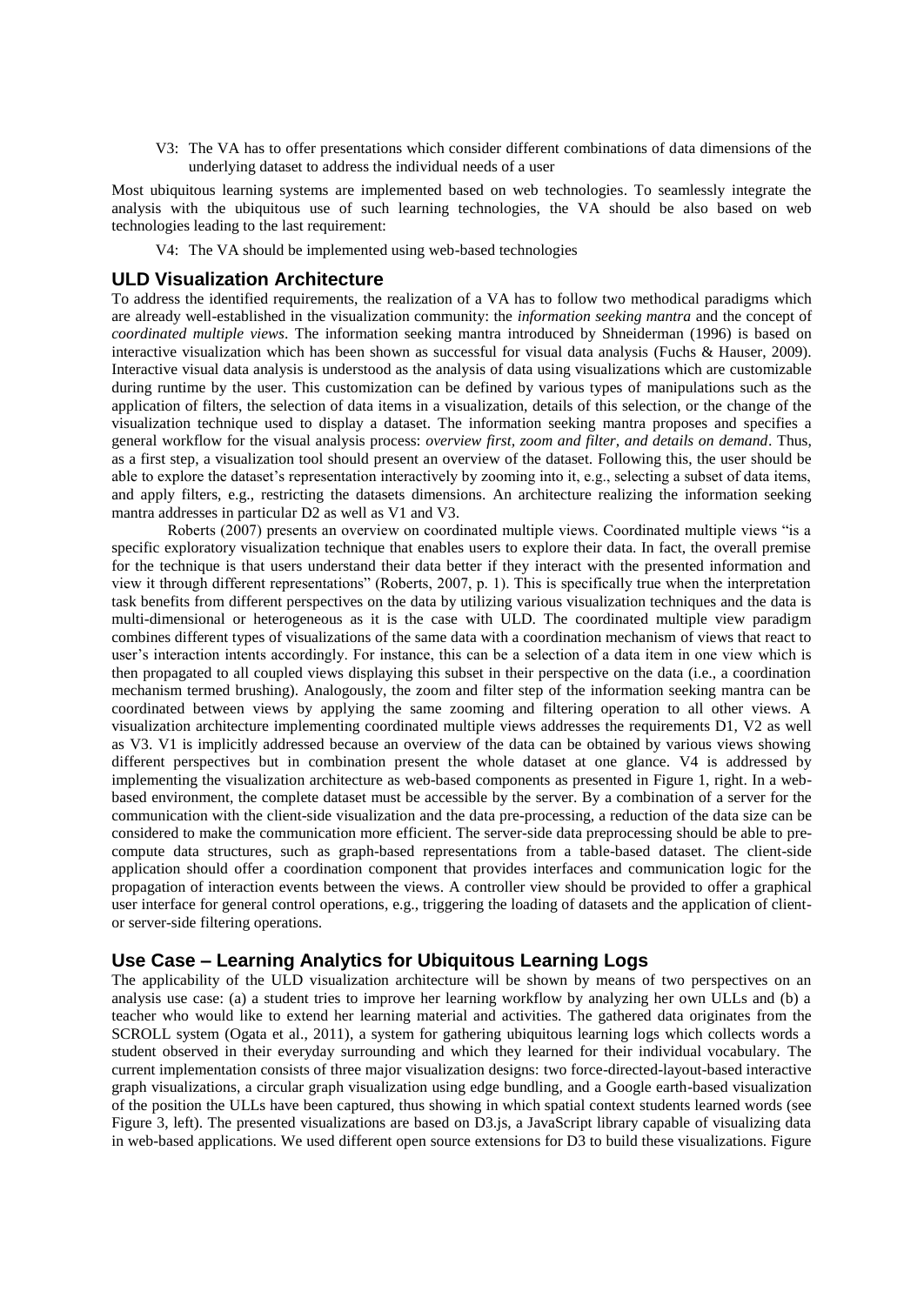

Figure 2: Left: Overview of the dataset showing the relation of students (dark blue) to learned words (light blue). Right: Graph visualization of the nearest neighbors of student "Sophie".



Figure 3: Left: Google Earth based visualizatoin of the geographic position of ULLs. Right: A circular graph view based on an edge bundling approach showing the relation between studens by means of learned words.

2 shows two graph-based visualizations which represent the relation between students according to similar learned words. The left representation shows the words as light blue circles where students are represented in dark blue. The right representations only shows the relation of one specific student (here Sophie) to other students and omits information on words they have in common. The latter information is also presented in Figure 3 on the right. Here, all students are visible and can be interactively selected such that the relations of students are highlighted. In the following, an informal description of use cases regarding the two user roles will be discussed and the potential benefit of the ULD visualization architecture identified.

## Use Case - Student's Perspective

A student (Sophie) would like to find collaborators to learn new words in order to extend her vocabulary. Her first step is to find other students which have some overlap in their already learned words. Therefore, she uses the graph view presented in Figure 2, right. In a second step, she wants to find a student who knows as many words as possible that Sophie does not know yet. As both visualizations can be assumed to be coordinated linked, the selection of a student in the right view of Figure 2 is propagated to the left graph view. Sophie is now able to see which person fits to the previously defined criteria by inspecting the number of words connected to the selected student. Following this, Sophie inspects the Google earth representation which highlights the selected student's location she is interested in to learn with. This will inform her whether the matching student is in a reachable distance. Finally, Sophie can identify the hot spots which students are visiting to learn vocabularies. This process follows the Information Seeking Mantra as Sophie first gets an overview and then selecting certain entities she is interested in. This can be interpreted as "zooming in" into the data set. Finally, by checking the location information, details are included into Sophie's analysis.